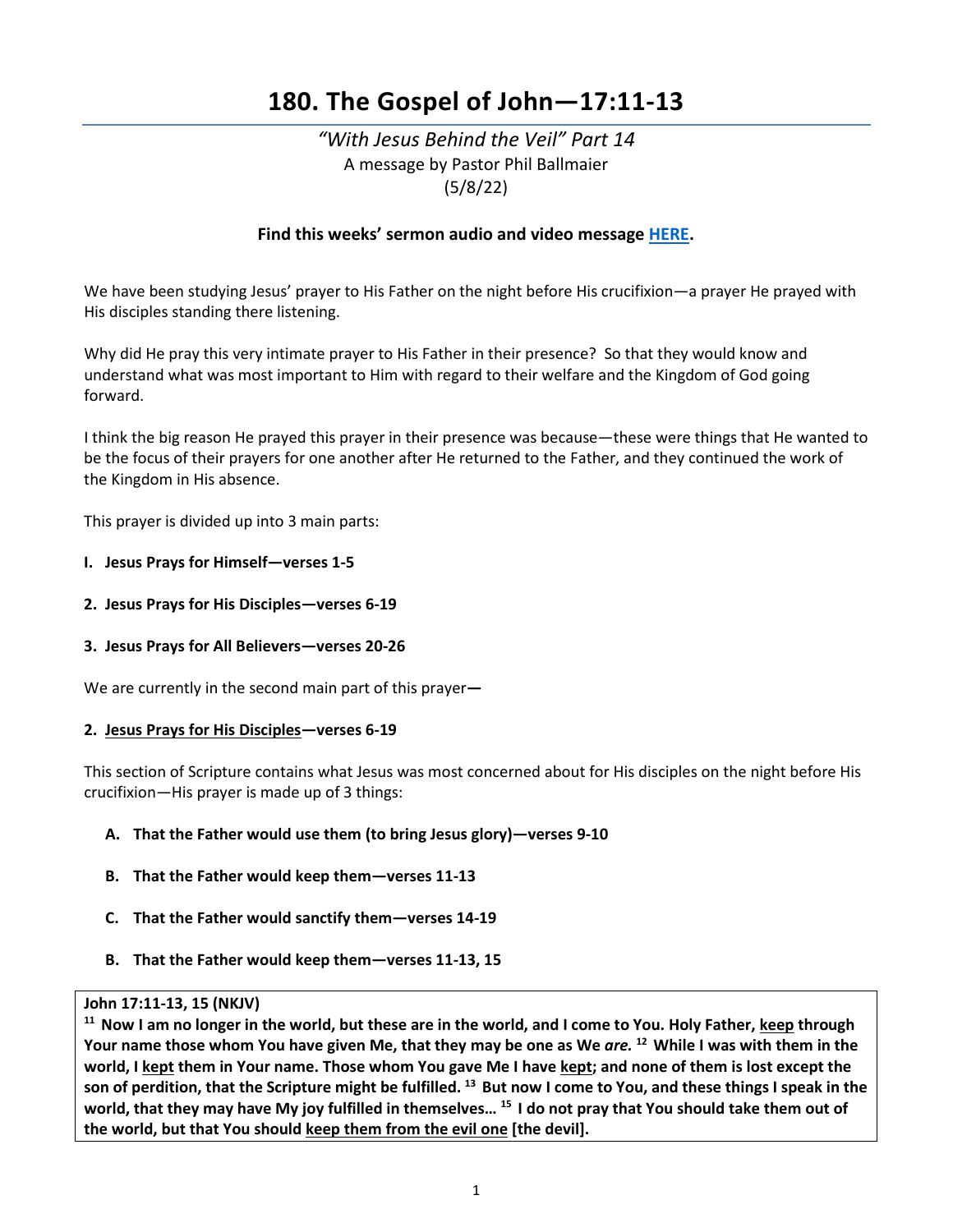Jesus' prayer to His Father that He would *keep* His disciples from the devil falls into 4 basic parts or requests:

- **1. That the Father would keep them from Damnation**  (that they would be eternally secure)
- **2. That the Father would keep them from Death**  (that Satan would not be allowed to kill them until their work for the Kingdom was finished)
- **3. That the Father would keep them from Division**  (that they would always be in unity with one another)
- **4. That the Father would keep them from Defilement**  (free from the corruption of the world)

Last week we looked at number 3—

# **3. That the Father would Keep them from Division**

# **John 17:11 (NKJV)**

**11 Now I am no longer in the world, but these are in the world, and I come to You. Holy Father, keep through Your name those whom You have given Me, that they may be one as We** *are.*

So here, Jesus is praying that the Father would keep His disciples in *unity*—**"that they may be one as We are (one)."**

Unity leads to *joy* (verse 13) and *victory* (there is strength in numbers)—whereas division leads *strife* and *defeat*.

Unity is of the Holy Spirit—whereas division is of the devil (whose main strategy is *'divide and conquer'*).

As we said last week—unity is impossible without *humility* (being dead to self).

The devil could never sow discord and division into a family or a church without *pride*—pride being the opposite of *humility*. (Checkout last week's message)

# **4. That the Father would Keep them from Defilement**

#### **John 17:11 (NKJV)**

**11 Now I am no longer in the world, but these are in the world, and I come to You. Holy Father, keep through Your name those whom You have given Me, that they may be one as We** *are.*

Notice the emphasis on the word **"Holy"—"Holy Father, keep through Your name those whom You have given Me…" B**y praying that the Father would **'keep'** His disciples, and then emphasizing the fact that the Father is **'Holy'**—I believe indicates that Jesus is praying that the Father would keep His disciples holy as He is holy..

The word **'holy'** comes from a Greek word that means *'separated'* or *'set apart'.*

We'll have more to say about this next time—but for now understand that the only way to stay undefiled *by* the world is to remain separate *from* the world!

**2 Corinthians 6:16-18 (NLT2)**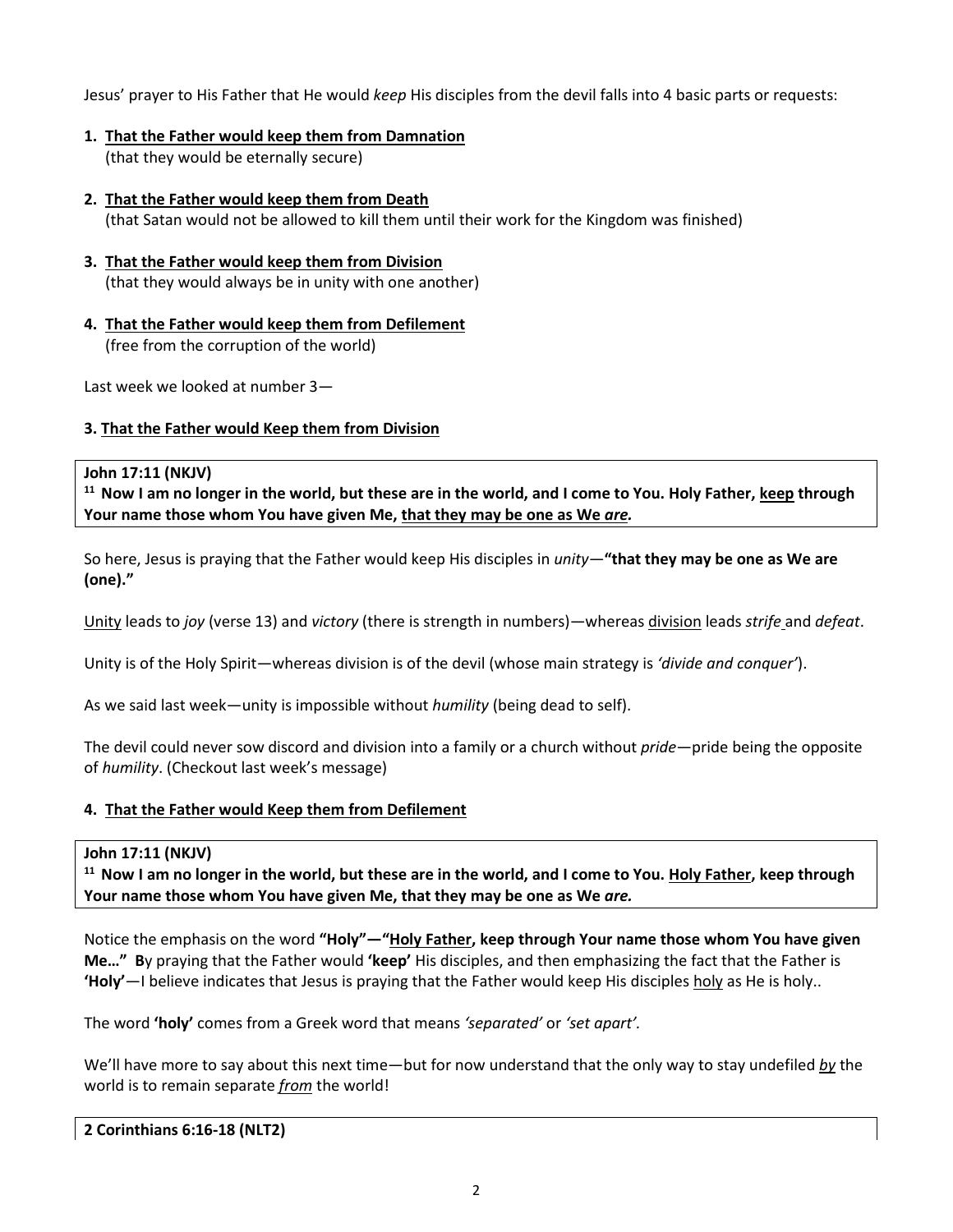<sup>16</sup> And what union can there be between God's temple and idols? For we are the temple of the living God. As God said: "I will live in them and walk among them. I will be their God, and they will be my people.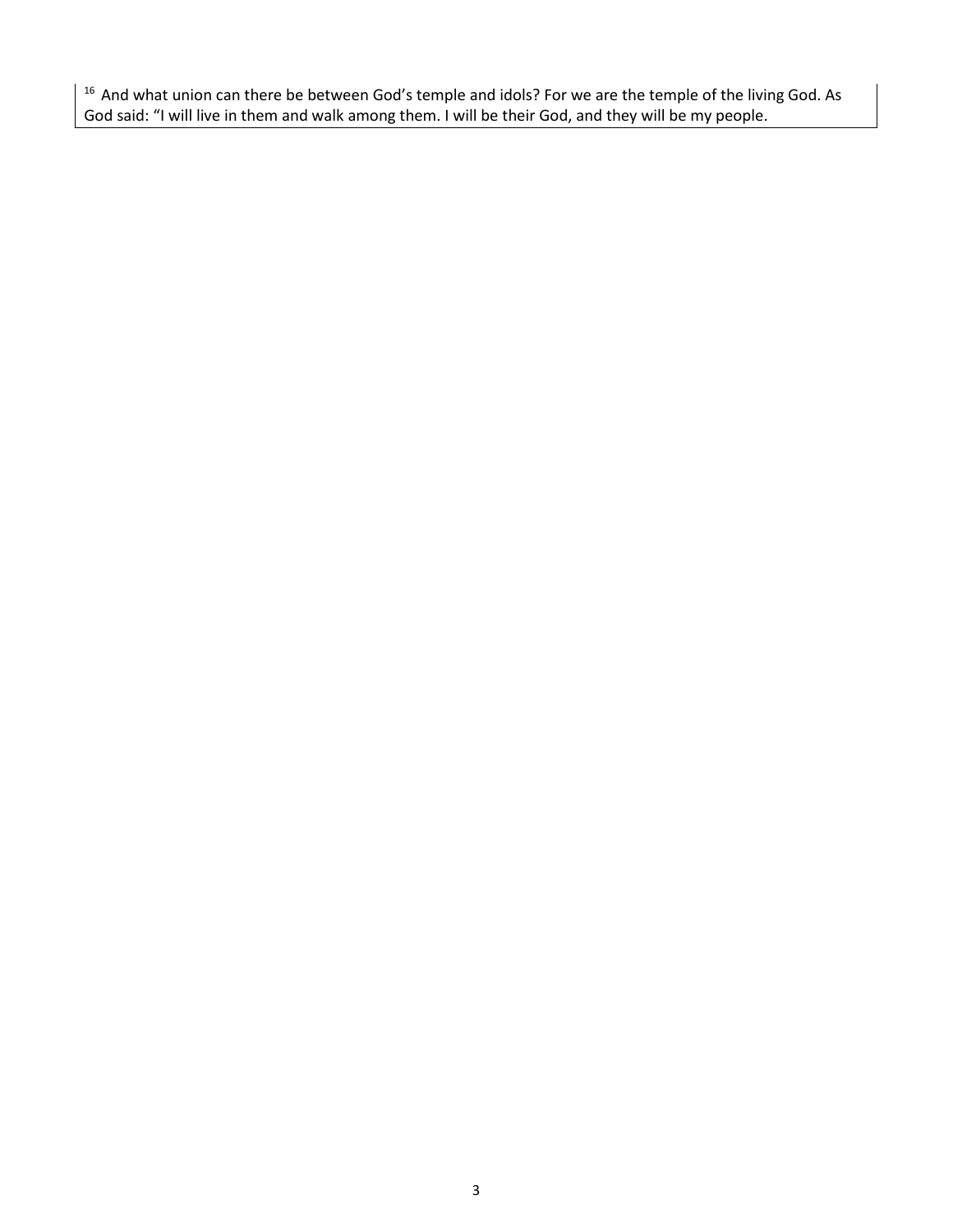<sup>17</sup> Therefore, come out from among unbelievers, and separate yourselves from them, says the LORD. Don't touch their filthy things, and I will welcome you. <sup>18</sup> And I will be your Father, and you will be my sons and daughters, says the LORD Almighty."

So, here in John 17:11 when Jesus prays—**Holy Father, keep through Your name those whom You have given Me**—He is praying that the Father would keep them from the defilement (corruption) of the world.

In the Old Testament, God told His people what was unclean, corrupt and defiling—and forbid them from coming into contact with these things lest they became defiled and couldn't have fellowship with Him (until an offering was made on their behalf)—one example:

# **Leviticus 18:20-27 (NLT2)**

 $20$  "Do not defile yourself by having sexual intercourse with your neighbor's wife.  $21$  "Do not permit any of your children to be offered as a sacrifice to Molech, for you must not ['profane'] the name of your God. I am the LORD.<sup>22</sup> "Do not practice homosexuality, having sex with another man as with a woman. It is a detestable sin. <sup>23</sup> "A man must not defile himself by having sex with an animal. And a woman must not offer herself to a male animal to have intercourse with it. This is a perverse act.  $^{24}$  "Do not defile yourselves in any of these ways, for the people I am driving out before you have defiled themselves in all these ways. <sup>25</sup> Because the entire land has become defiled, I am punishing the people who live there. I will cause the land to vomit them out. <sup>26</sup> You must obey all my decrees and regulations. You must not commit any of these detestable sins. This applies both to native-born Israelites and to the foreigners living among you.<sup>27</sup> "All these detestable activities are practiced by the people of the land where I am taking you, and this is how the land has become defiled.

In the Old Testament a person was *'defiled'* when they came in contact with anything that God declared unclean.

# **Leviticus 5:2-3 (NKJV)**

2 …if a person touches any unclean thing, whether *it is* the carcass of an unclean beast, or the carcass of unclean livestock, or the carcass of unclean creeping things, and he is unaware of it, he also shall be unclean and guilty.  $3$  Or if he touches human uncleanness--whatever uncleanness with which a man may be defiled, and he is unaware of it--when he realizes *it,* then he shall be guilty.

So again, a person becomes defiled when they come in contact with something that God has declared *'unclean.'*

Essentially, under the New Covenant coming into contact with the world is to be defiled.

*"But we live in the world, so how can we help but come into contact with it!?"*

- $\triangleright$  I'm not talking about coming in contact with the world in the sense of living on planet earth.
- I'm talking about the world in the sense of the *'fallen world system'* that Satan is in control of.

Please understand, this world is under the control of the devil whom the Bible calls the *"god of this world."* (2 Corinthians 4:4)*—*also:

#### **1 John 5:19 (NKJV)**

19 We know that we are of God, and the whole world lies *under the sway of* the wicked one.

As Christians we are living *in* the world, but we must never be a part *of* or in fellowship *with* the world.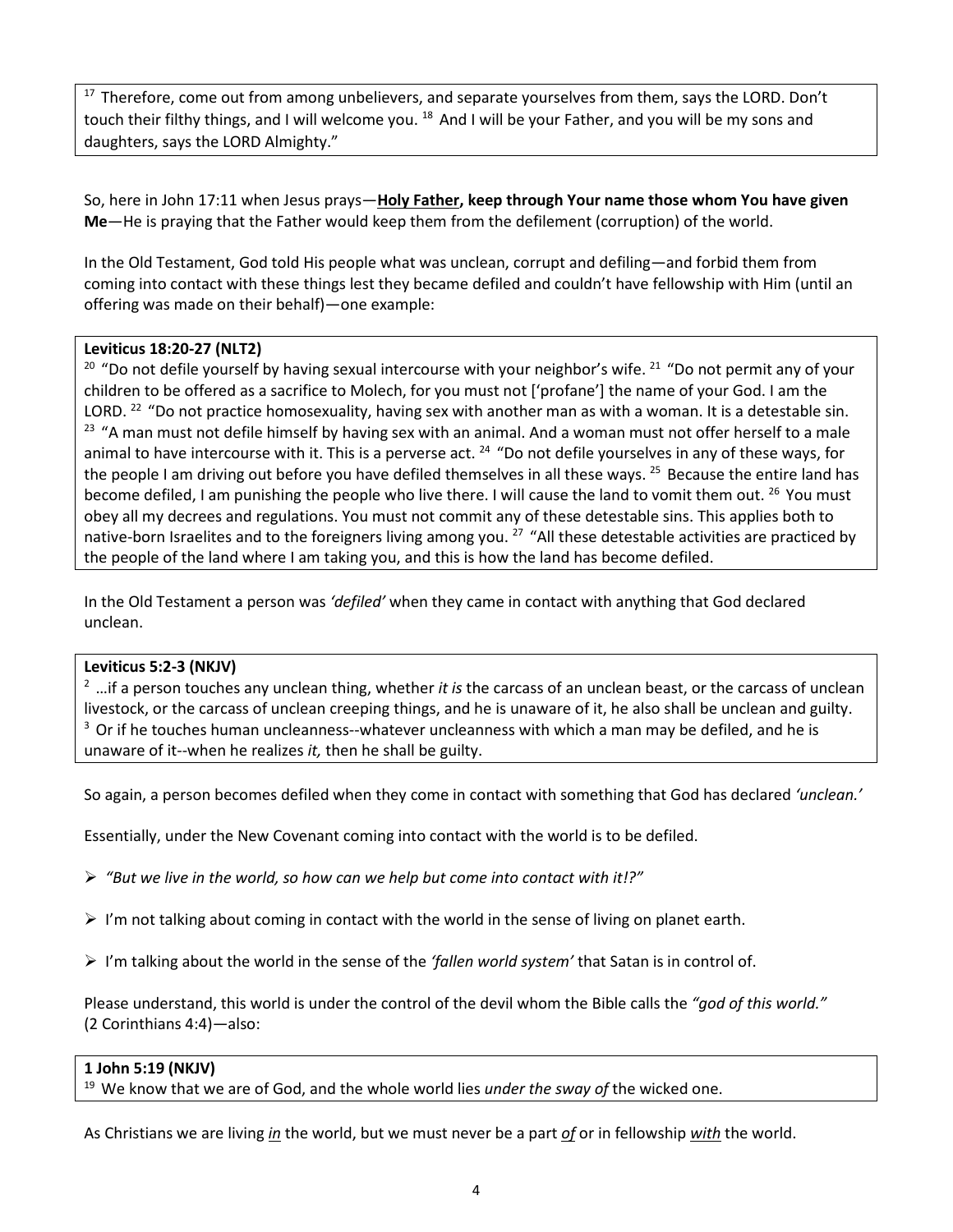We must (by the power of the Holy Spirit) learn how to be in the world (serving God) while remaining separate from the world. Really, this is at the heart of spiritual warfare—which is a battle for control of our hearts in who or what we are going to love more—God or the world.

# **1 John 2:15-17 (NKJV)**

<sup>15</sup> Do not love the world or the things in the world. If anyone loves the world, the love of the Father is not in him. 16 For all that *is* in the world--the lust of the flesh, the lust of the eyes, and the pride of life--is not of the Father but is of the world. <sup>17</sup> And the world is passing away, and the lust of it; but he who does the will of God abides forever.

When John says that children of God must not *'love the world'*—he uses the Greek word '*kosmos'*. 'Kosmos' is a word that doesn't mean the *'planet earth'* but—the fallen world system which is controlled by Satan. Planet earth was created by God and is a beautiful and awesome thing to behold.

It is not to be worshipped (Romans 1:20-25) but to be enjoyed and looked to as something that declares the glory of God who created it—and therefore motivates us to worship Him! On the other hand, *kosmos* is a word that refers to the domain of Satan (the god of this world) with all of its temptations and lusts—and therefore must not be loved by God's people.

In fact, James said, *"friendship with the world is enmity with God?" (James 4:4).*

# One pastor put it this way—

 *"Kosmos (world) does not refer to the physical earth or universe but rather to the spiritual reality of the mancentered, Satan-directed system of this present age, which is hostile to God and God's people. It refers to the selfcentered, godless value system and mores of fallen mankind. The goal of the world is self-glory, self-fulfillment, self-indulgence, self-satisfaction, and every other form of self-serving—all of which amounts to hostility toward God."*

# **James 1:26-27 (NKJV)**

<sup>26</sup> If anyone among you thinks he is religious, and does not bridle his tongue but deceives his own heart, this one's religion *is* useless. 27 Pure and undefiled religion before God and the Father is this: to visit orphans and widows in their trouble, *and* to keep oneself unspotted [undefiled, uncorrupted] from the world.

#### One author said—

 "Pure 'religion' has nothing to do with ceremonies, temples, or special days. Pure religion means practicing God's Word and sharing it with others, through speech, service, and separation from the world…We are sent into the world to win others to Christ (John 17:18). It is only as we maintain our separation from the world that we can serve and be used to save others."

Now you understand why this subject was so much on the heart of Jesus the night before He went to the cross and why He brought it to His Father in prayer for His disciples. He knew they could never *reach* the world with the gospel if they became *defiled* by the world—and they could only remain undefiled by the world if they remained separate from the world.

> **The world is a defiling place with many things that will corrupt our walks and will break our fellowship with the Lord.**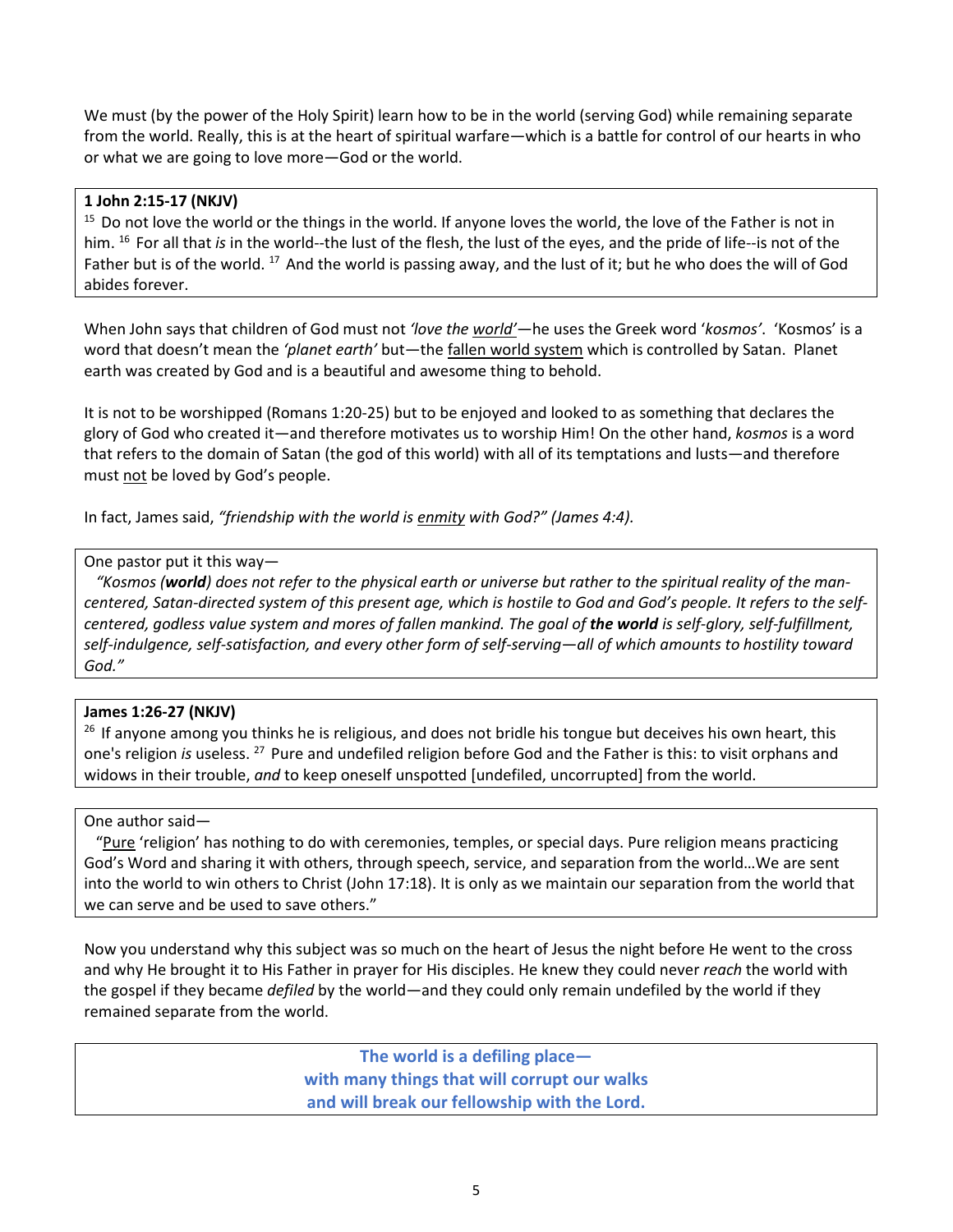When that happens, the connection that we have with Him is broken (until we confess our sin and repent)—and when that happens our lives become disconnected from the power of the Holy Spirit which stops flowing in and thru our lives.

The result is—our lives become impotent, weak and ineffectual for God.

As I said, the world is a defiling place—purposely designed by the devil to be so.

- $\triangleright$  We can be defiled by the world thru drugs, alcohol, pornography, a hunger for power, greed, and lust (both sexual and material lust).
- $\triangleright$  The world's 'entertainment' is super defiling today—including things like: TV shows, movies, music and so much of the junk people feed their minds on watching YouTube.
- $\triangleright$  And now add social media to the mix like: Facebook, Twitter, TikTok, Instagram, Tumblr, Flickr—which elevate the devil's defilements to a whole new level in preparation for the coming of the Lord Jesus Christ for His Church.

But even for Christians who stay away from most of those defiling media and social media outlets—there are other ways we can be defiled:

# **Hebrews 12:14-15 (NKJV)**

<sup>14</sup> Pursue peace with all *people*, and holiness, without which no one will see the Lord: <sup>15</sup> looking carefully lest anyone fall short of the grace of God; lest any root of bitterness [due to pride and unforgiveness] springing up cause trouble, and by this many become defiled;

#### **James 3:6 (NKJV)**

6 And the tongue *is* a fire, a world of iniquity. The tongue is so set among our members that it defiles the whole body [due to gossip and slander] and sets on fire the course of nature; and it is set on fire by hell.

What are some of the things we can do to keep from being defiled by the world—remembering that the best defense is a good strong offense.

# **1. Purposing In Your Heart To Live An Undefiled Life For God**

#### **Daniel 1:8 (NKJV)**

<sup>8</sup> But Daniel purposed in his heart that he would not defile himself with the portion of the king's delicacies, nor with the wine which he drank; therefore he requested of the chief of the eunuchs that he might not defile himself.

Daniel didn't live any differently in Babylon than he did in Jerusalem. By the same token, Christians shouldn't live any differently in the world as they do in church. But with regard to Daniel living on purpose—you won't live the Christian life on accident—you have to live it on purpose!

That starts in the heart with your personal commitment to God—

# **2. Planning Your Day To Live An Undefiled Life For God**

If you plan your day (what you're going to do and NOT do), where you're going to go and NOT go, and who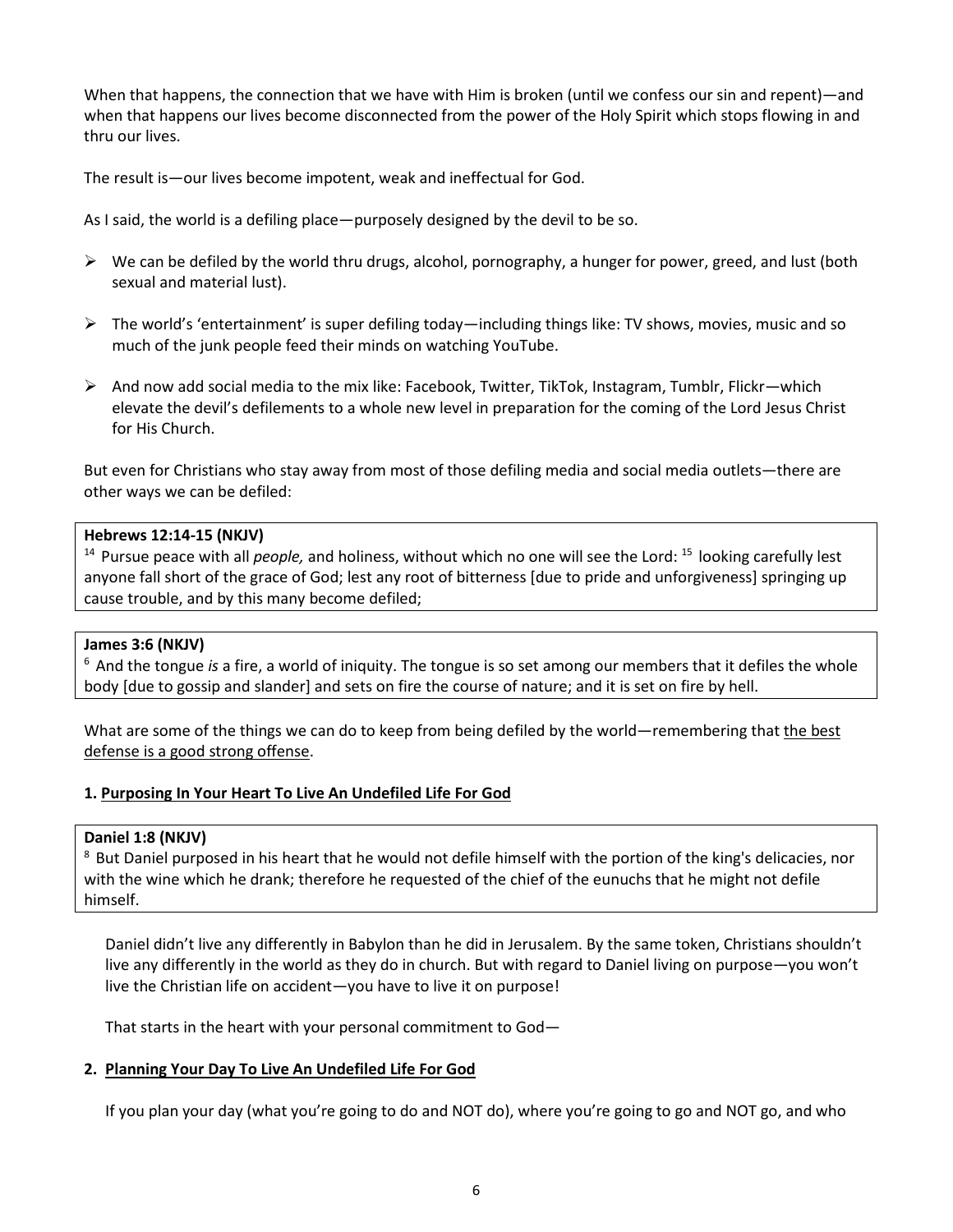you're going to see and NOT see)—you will keep from being defiled to a minimum and experience victory on a much greater scale.

This works for dieting—don't impulse eat—plan your meals ahead of time and stick to a good, nutritional diet plan. Most of the time we fall into temptation when we are meandering thru our day or channel surfing at night or are idle and are not living with purpose by planning ahead—be busy serving God!

If you busy yourself by being about your Father's business the devil won't be able to use idleness against you—as he did with King David.

# **3. Purging Your House To Live An Undefiled Life For God**

The environment where you spend most of your time (inside your home) needs to be 'sanctified'—a safe place from temptation and sin.

# **Psalm 101:2-4 (NKJV)**

<sup>2</sup> I will behave wisely in a perfect way...I will walk within my house with a perfect heart. <sup>3</sup> I will set nothing wicked before my eyes; I hate the work of those who fall away; It shall not cling to me. 4 A perverse heart shall depart from me; I will not know wickedness.

# **Deuteronomy 6:6-9 (NKJV)**

 $6$  "And these words which I command you today shall be in your heart.  $7$  You shall teach them diligently to your children, and shall talk of them when you sit in your house, when you walk by the way, when you lie down, and when you rise up. <sup>8</sup> You shall bind them as a sign on your hand, and they shall be as frontlets between your eyes. <sup>9</sup> You shall write them on the doorposts of your house and on your gates [i.e., 'surround yourself in your home with the Word of God'].

#### **Acts 19:19-20 (NKJV)**

19 Also, many of those who had practiced magic brought their books together and burned *them* in the sight of all [i.e., 'they purged their homes of all evil']. And they counted up the value of them, and *it* totaled fifty thousand *pieces* of silver. 20 So the word of the Lord grew mightily and prevailed.

#### One pastor commented on this—

 *"They destroyed all their magic paraphernalia publicly, in the sight of all. It also prompted Christians to renounce any connection with the demonic that may have been remaining; they renounced the demonic by confessing and burning their magic books, disregarding whatever value they might have. Christians must do this also today, removing books (Harry Potter), tapes, records, statues, charms, games (Ouija Boards, Dungeons and Dragons etc.), or whatever else might have a connection with demonic spirits—and destroy them.* 

*These books and scrolls full of magic charms, amulets and incantations were well known in Ephesus—and*  were very valuable. The total value of the magical books and spells that they burned was equivalent to fifty*thousand pieces of silver. Even though fifty thousand pieces of silver would have been equivalent of the yearly wage of one hundred fifty men—these new believers didn't hold a garage sale or give their stuff away. They burned it.* 

*Folks don't sell stuff you know is harmful. Be like these guys, and trash it. Pour it down the drain. Flush it down the toilet—Destroy it!"* 

# 1. **Purposing in your heart**

#### 2. **Planning your day**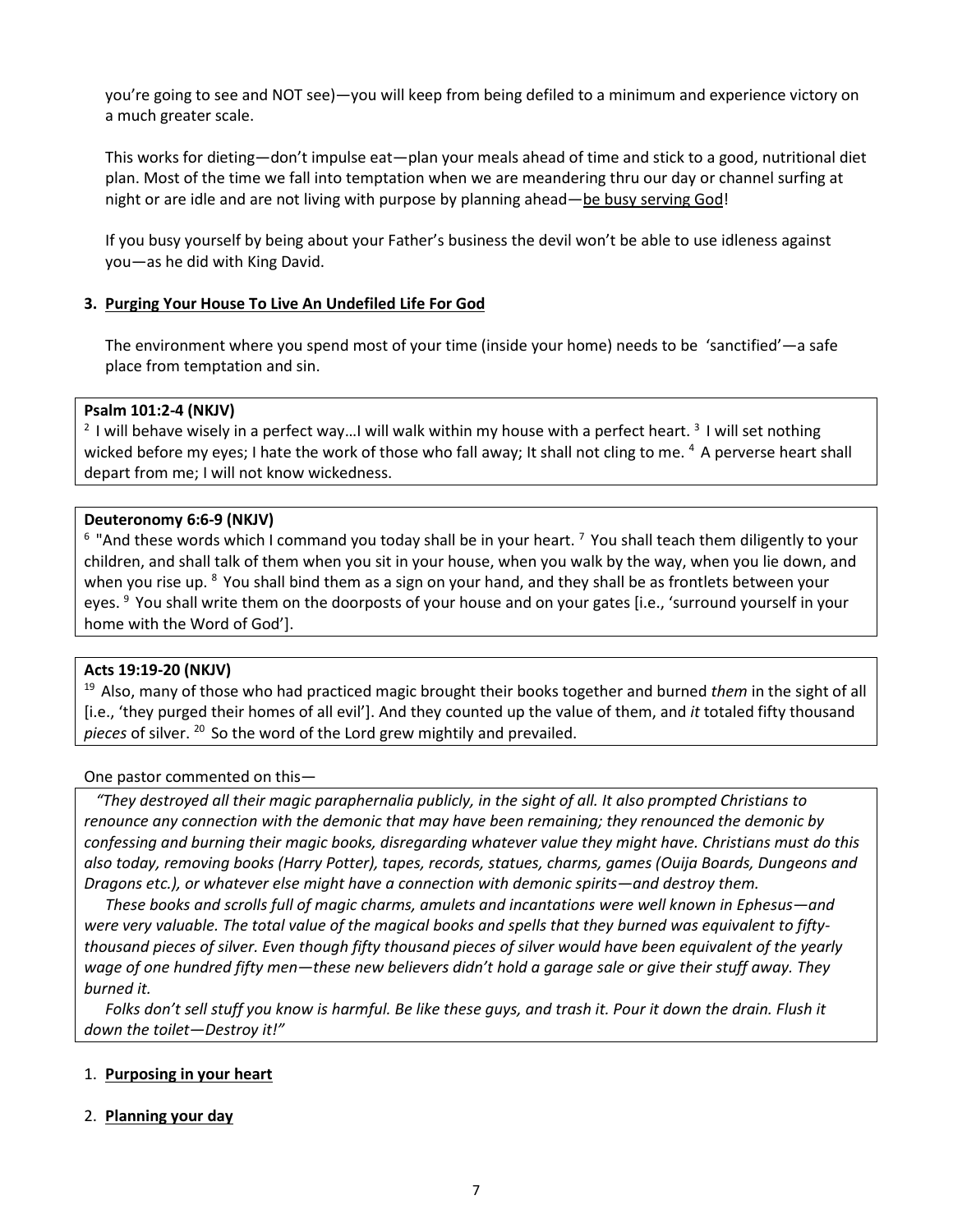# 3. **Purging your house**

# **4. Promises of God (as in believing in and clinging to God's promises in His Word) to live an undefiled life for God**

#### **2 Peter 1:4 (NKJV)**

<sup>4</sup> by which have been given to us exceedingly great and precious promises, that through these you may be partakers of the divine nature, having escaped the corruption *that is* in the world through lust.

A couple examples of God's great and precious promises that we should cling to are:

# **Galatians 5:16 (NKJV)**

<sup>16</sup> I say then: Walk in the Spirit, and you shall not fulfill the lust of the flesh.

# **Isaiah 41:10 (NKJV)**

10 Fear not, for I *am* with you; Be not dismayed, for I *am* your God. I will strengthen you, Yes, I will help you, I will uphold you with My righteous right hand.'

In closing, understand that God blesses those who keep themselves pure from the pollutions of the world—

# **Psalm 119:1-3 (NKJV)**

<sup>1</sup> Blessed *are* the undefiled in the way, Who walk in the law of the LORD!<sup>2</sup> Blessed *are* those who keep His testimonies, Who seek Him with the whole heart!<sup>3</sup> They also do no iniquity; They walk in His ways.

The problem with living in darkness is—you start getting used to the darkness and actually start thinking you're living as a 'light.'

You start thinking that because we Christians aren't as sinful as those in the world our compromises aren't bad—and we actually deceive ourselves in thinking that we are *'lights in the darkness'* instead of what we really are—a part of the darkness!

#### **Vance Havner**

 "We are living in the dark. We were born into it and it was born in us. We were children of darkness at one time but when we received the gospel, we became children of light. At that point the darkness inside us was replaced with light but we found ourselves still living in the moral and spiritual darkness of this world which is all around us.

We are living at the close of an age that is dominated by the prince and powers of darkness—a world where men love darkness rather than light because their deeds are evil.

 But the night is far spent, the day of Christ's return is at hand—and yet it's always blackest before the dawn. The darkness has never been more pervasive and persuasive in my lifetime than it is today in our nation. Not only do we live in the dark as Christians—we've gotten used to the dark.

 We have all had the experience of walking into a very dark room where all we could see was blackness—but after a few seconds our eyes adjusted, and we got used to the dark. This has happened to many Christians spiritually and morally. We are all experiencing a slow, subtle and sinister brainwashing process that is gradually desensitizing us to the darkness.

Little by little sin is being made to look less and less sinful until the light that is in us is darkness, and as Jesus said, *"If the light that is in you is darkness—how great is that darkness."* The result is we no longer hate evil. We don't abhor it—we've gotten used to the dark."